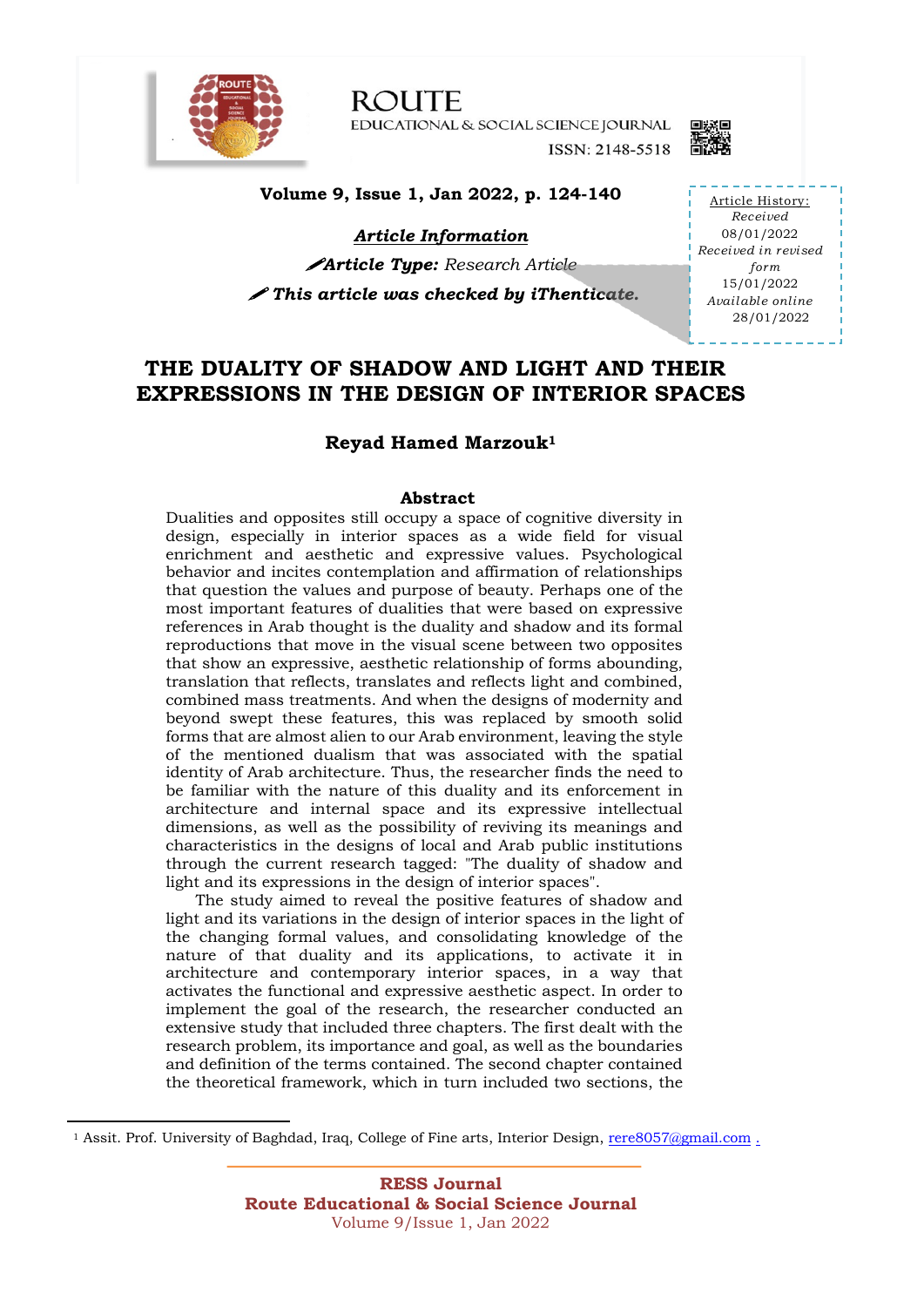first of which took the opposite dualities and their concept. Then the second topic came with light and shadow and its formal expressions, and then came up with a set of conclusions with several recommendations.

**Keywords:** duality, expression.

# ثنائية الظل والضوء وتعبيراتهما فى تصميم الفضاءات الداخلية

# رياض حامد مرزوك العجيلي <sup>2</sup>

#### الملخص

لا تزال صــفة الثنائيات والأضــداد تأخذ حيزاً من التنوع المعرفي في التصــميم لا سـيما في الفضــاءات الداخلية بوصــفها ميدان واســع للأثراء البصــري والقيم الجمالية والتعبيربة, فالفضــاء الداخلي يحاكي الذهن البشــري بمعطيات تأوبلية تتسـم بتفعيل الإدراك عبر ما تمنحه من معان محملة على الشـكل, لتسـفر عن رسـائل مشـفرة تقود السـلوك النفسي وتبعث على التأمل وتوكيد العلاقات التي تستنطق قيم الجمال وغائيته. ولعل من أهم ما يحقق صفة الثنائيات التي استندت إلى مرجعيات تعبيرية في الفكر العربي هي ثنائية الضـوء والظل وتوالداتها الشكلية التي تنتقل بالمشـهد البصري بين ضِدين يُظِهران علاقة تعبيرية وترجمة جمالية لأشكال تزخر بالزخرفة البارزة وما تعكسه من ضوء وظل أو معالجات كتلية متضامه ومتراكبة. وحينما اجتاحت تصاميم الحداثة وما بعدها تلك السمات تم استبدال ذلك بأشكال مصمتة ملساء تكاد تكون غرببة على بيئتنا العربية, ومغادرة أسلوب الثنائية المذكورة وإلتي ارتبطت مع الهوبة المكانية للعمارة العربية. وبذلك يجد الباحث ضبرورة الإلمام بطبيعة تلك الثنائية وانفاذها في العمارة والفضباء الداخلي وأبعادها الفكرية التعبيرية, فضـلاً عن مدى أمكانية إحياء معانيها وسماتها في تصـاميم المؤسسات العامة المحلية منها والعربية من خلال البحث الحالي الموسوم: "تْنائية الظل والضوء وتعبيراتهما في تصميم الفضاءات الداخلية".

هدفت الدراسة إلى الكشف عن السمات الإيجابية للظل والضـوءِ وتتوعاته في تصـميم الفضـاءات الداخلية على ضوءِ ما يتحقق من قيم شكلية مُتغيرة, وبرصين المعرفة بطبيعة تلك الثتائية وتطبيقاتها, لتفعيلها في العمارة والفضاءات الداخلية المعاصـــــرة, بما يُفعل الجانب الوظيفي والتعبيري الجمّالي. ولأجل إنفاذ هدف البحث أجرى الباحث دراســـــة مستفيضة اشتملت ثلاثة فصول تناول الأول مشكلة البحث وأهميته والهدف منه, فضلاً الحدود وتعربف المصطلحات الواردة. واحتوى الفصـل الثاني الإطار النظري الذي ضـم بدوره مبحثين, اتخذ الأول منها الثتائيات الضـدية ومفهومها. ثم جاء المبحث الثاني بالضوء والظل وتعبيراته الشكلية, ومن ثم الخروج بمجموعة استتتاجات مع تقديم توصيات عدة.

الكلمات المفتاحية: الثنائية, التعبير .

جامعة بغداد / كلية الفنون الجميلة/ قسم التصميم الداخلي.  $^2$ 

125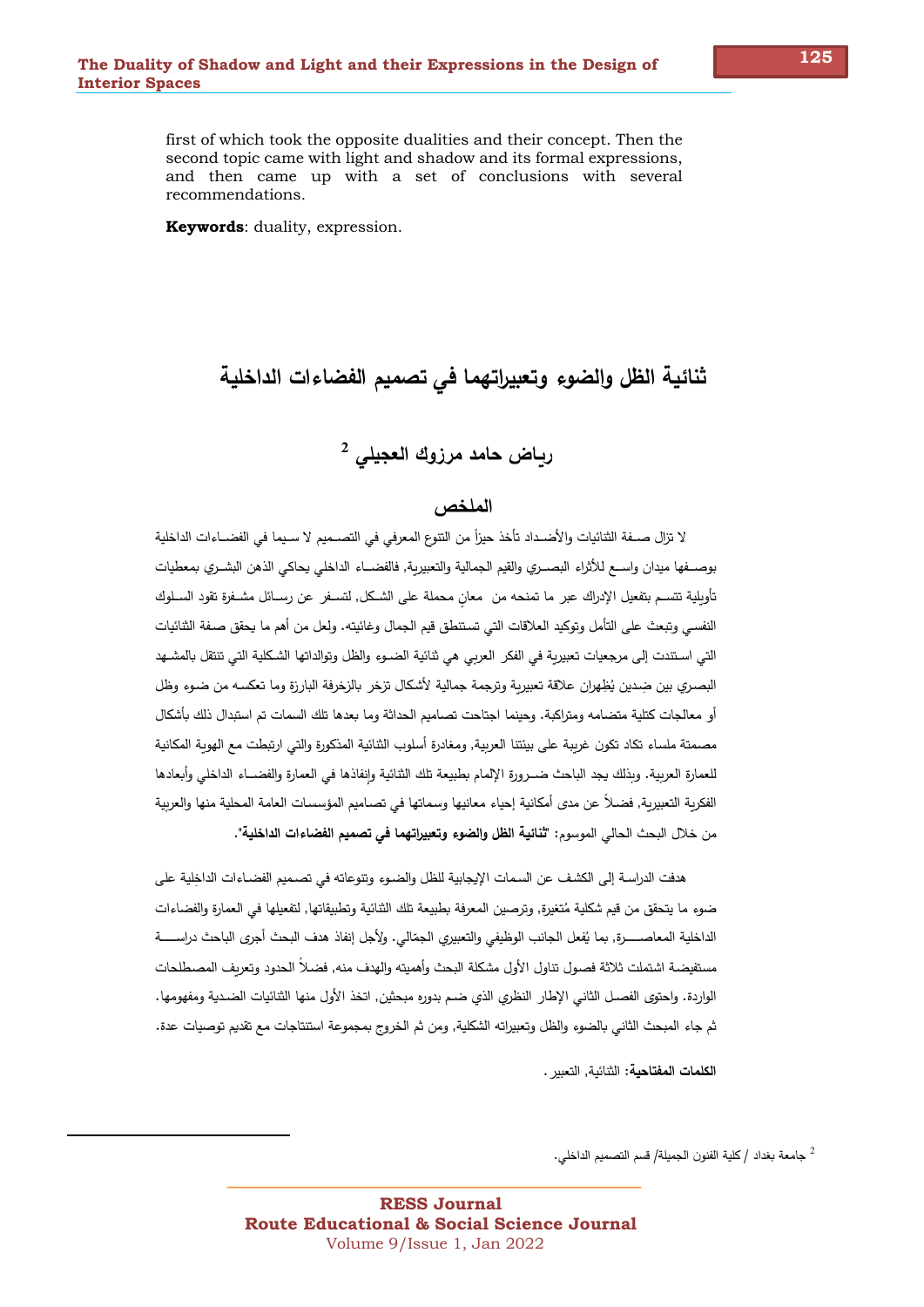مدخل

لا تزال صــفة الثنائيات والأضــداد تأخذ حيزاً من التتوع المعرفي في التصــميم لا سـيما في الفضــاءات الداخلية بوصـــفها ميدان واســـع للأثراء البصـــري والقيم الجمالية والتعبيربـة, فالفضـــاء الداخلي يحاكي الذهن البشـــري بمعطيات تأويلية تتســم بتفعيل الإدراك عبر ما تمنحه من معانٍ محملة على الشــكل, لتســفر عن رسـائل مشـفرة تقود السـلوك النفسـي وتبعث على التأمل وتوكيد العلاقات التي تسـتنطق قيم الجمال وغائيته. ولعل من أهم ما يحقق صفة الثنائيات التي استندت إلى مرجعيات تعبيربة في الفكر العربي هي ثنائية الضوء والظل وتوالداتها الشكلية التي تنتقل بالمشــهد البصــري بين ضــدين يُظهران علاقة تعبيرية جمالية طالما أكد على وجودها وكينونتها العرب المسلمين عبر حقب زمنية امتدت الى زمن ليس بالبعيد٬ فجاءت ترجمة جمالية لأشكال تزخر بالزخرفة البارزة وما تعكسه من ضوء وظل أحياناً, أو معالجات كتلية متضامه ومتراكبة أحياناً أُخرى, وقد تتحقق صـفة الثنائية بين الضـوء والظل فـي تصـاميم الأروقة وأعمدتها السـاندة الممتدة عبر ممرات طولية تحقق حالة التتابع البصـــري بالانتقال بين ضـــدين. وحينما اجتاحت تصـــاميم الحداثة وما بعدها تلك السمات تم استبدال ثنائية الضوء والظل فيما بعد بأشكال مصمتة ملساء تكاد تكون غرببة على بيئتنا العربية, ومغادرة أسلوب الثنائية المذكورة والتي ارتبطت مع الهوبة المكانية للعمارة العربية.

### 1–1مشكلة البحث

ومما نقدم يجد الباحث نفســه أمام تســاؤل يمكن أن يُجسِـد مشــكلة البحث الحالي وكما يأتي "ما مدى إمكانية تفعيل التنوعات والتحولات الشكلية التي تستدعيها ثنائية الظل والضوء؟ وما هي المتغيرات الشكلية والعلائقية للصبيغ البصربة التي يمكن أن تُفضي إلى قيم جمالية ولها مؤشرات تعبيربة؟". لذا يجد الباحث ضــرورة للإلمام بطبيعة تلك الثنائية وإنفاذها في العمارة والفضــاء الداخلي وأبعادها الفكربة التعبيربة, وأسـباب توكيد حضـــورها كقيمة تعبيرية لا تخلو من جمال في الابنية العربية القديمة, فضــــلاً عن مدى أمكانية إحياء معانيها وسـماتها في تصـــاميم المؤســســات العامة المحلية من خلال البحث الحالي الموســوم: "**ثنائية الظل** والضوء وتعبيراتهما في تصميم الفضاءات الداخلية".

### 2-1 أهمية البحث:

تشتمل أهمية البَحث الحالي النُقاط الآتية:

1. يُعَد البحث الحالي إضافة علمية تهتم بالأبعاد الجمالية للثنائيات الضدية, وبُقدِم للطلبة والباحثين مادة معرفية يمكن استثمارها على وفق لما أورده البحث.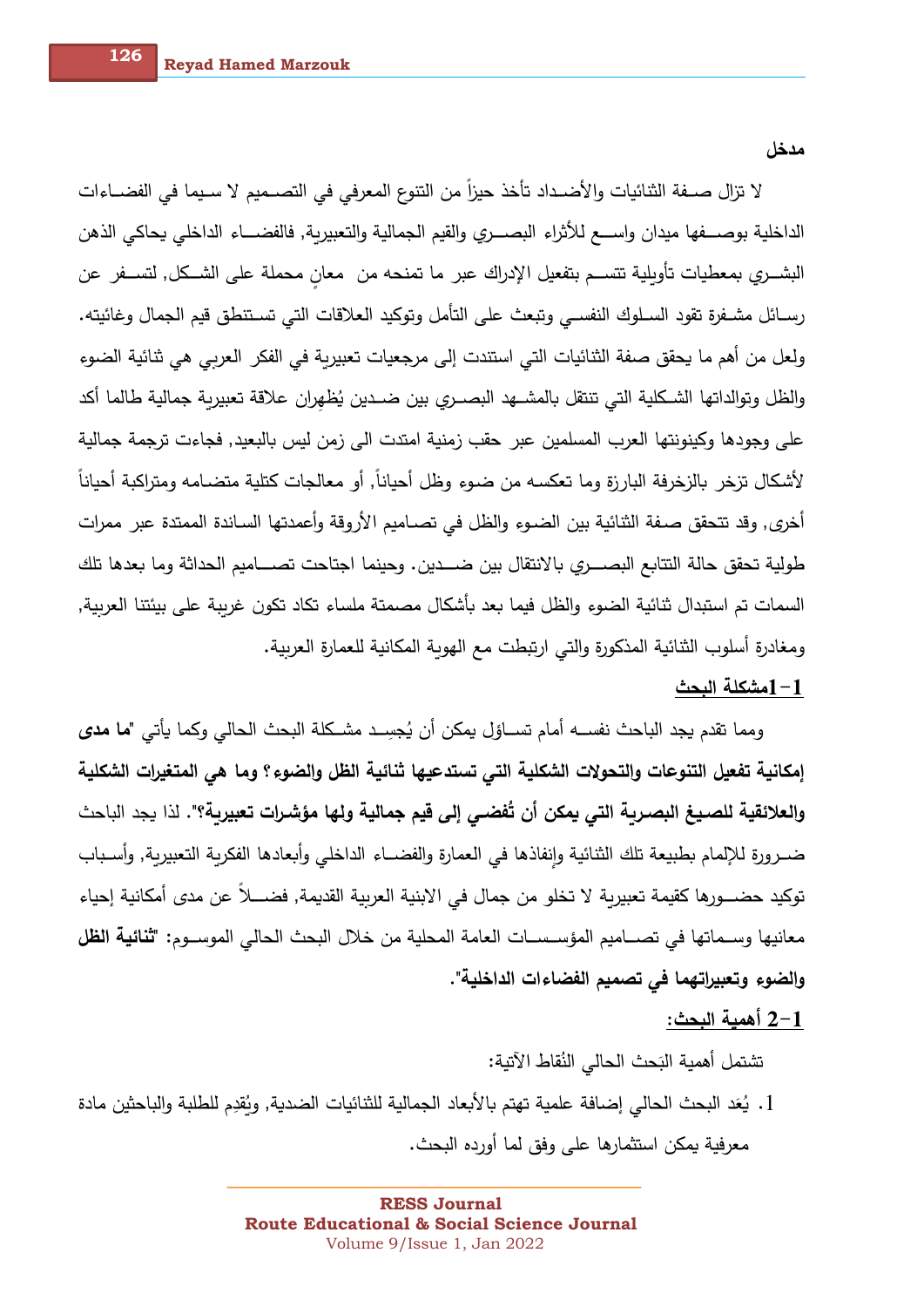- 2. يمثل البحث مُحاولة تنضـــم إلى غيرها من المحاولات لرفد مَجال التَصــــميم الداخلي, وبمتاز بتناوله الضوءِ والظل كقيمة تعبيرية ومبدأ يمكن أنفاذه في تَصْميم الفضاءات الداخلية.
- 3. تســهم الدراســة الحالية في رفد الشــركات المتخصــصــة والمؤسـســات الأكاديمية, فضـــلاً عن تزوبد المكتبات العلمية بمادة معرفية متفردة بموضــــوعها الذى يســــلط الضـــــوء على المتغيرات الشـــكلية والتعبيرية لثنائية الظل والضوءِ في التصميم الداخلي.

#### 1-3 هدف البحث:

− الكشف عن السمات الإيجابية للظل والضوء وتتوعاته في تصميم الفضاءات الداخِلية.

### 4-1 حدود البحث:

يَتحدد البحث الحالي بما يلي:

– نتم دراســـــة موضـــــوع الثنائيات وتناول القيم التعبيربـة لثنائيـة الضـــــوء والظل وآليات اشــــتغالها في الفضـــــاءات الداخِلية للمؤســــســــات العامة, والتي تُفضـــــي بدورها إلى تفعيل الوظيفة والجمال لتلك الفضاءات. وللمدة من عام 2018 إلى 2020.

#### تحديد المصطلحات:  $5\hbox{--}1$

### الثنائية:  $1 - 5 - 1$

– لغــةً: (الثُّنــائيّ من الأَشـــيـاء: مــا كــان ذا شِــــقَّين. وثُنَــاء: يقــال: جــاءُوا ثُنــاءَ: اثنين اثنين) (ابراهيم,2004,ص101). (والإثنان: ضعفُ الواحدِ, وأصْلُهُ: ثِثْيٌ؛ لجَمْعِهم إِيَّاهُ على أَثْناءِ. وثَنَّاهُ تَثْنِيَةً: جَعَلَهُ اشْيَن) (الفيروزآبادي,2008,ص225).

– اصطلاحاً: (الثنائية هي ميزة ما يتألف من عنصـربن أو واقعين اثنين. والاثنينية هي كون الشــيء يشـتمل على مبدأين مســــتقلين لا ينحلّ أحدهما إلى الآخر ) (جلال الدين,2004,ص127). (والثنائية تقابل الواحدية وتذهب في تفسير العالم إلى القول بمبدأين متقابلين كالخير والشر) (ابراهيم,1983,ص58). – التعريف الإجرائي:

ما كان ذا أصلين مختلفين ومتناقضين فهما موجودان يتسمان بالمخالفة لا يجتمعان في شيء واحد, حيث يتصفان بالمنازعة والضدية ممثلاً في ثنائية الظل والضوء على مستوى التصميم والفضاء الداخلي. : التعد $-5-1$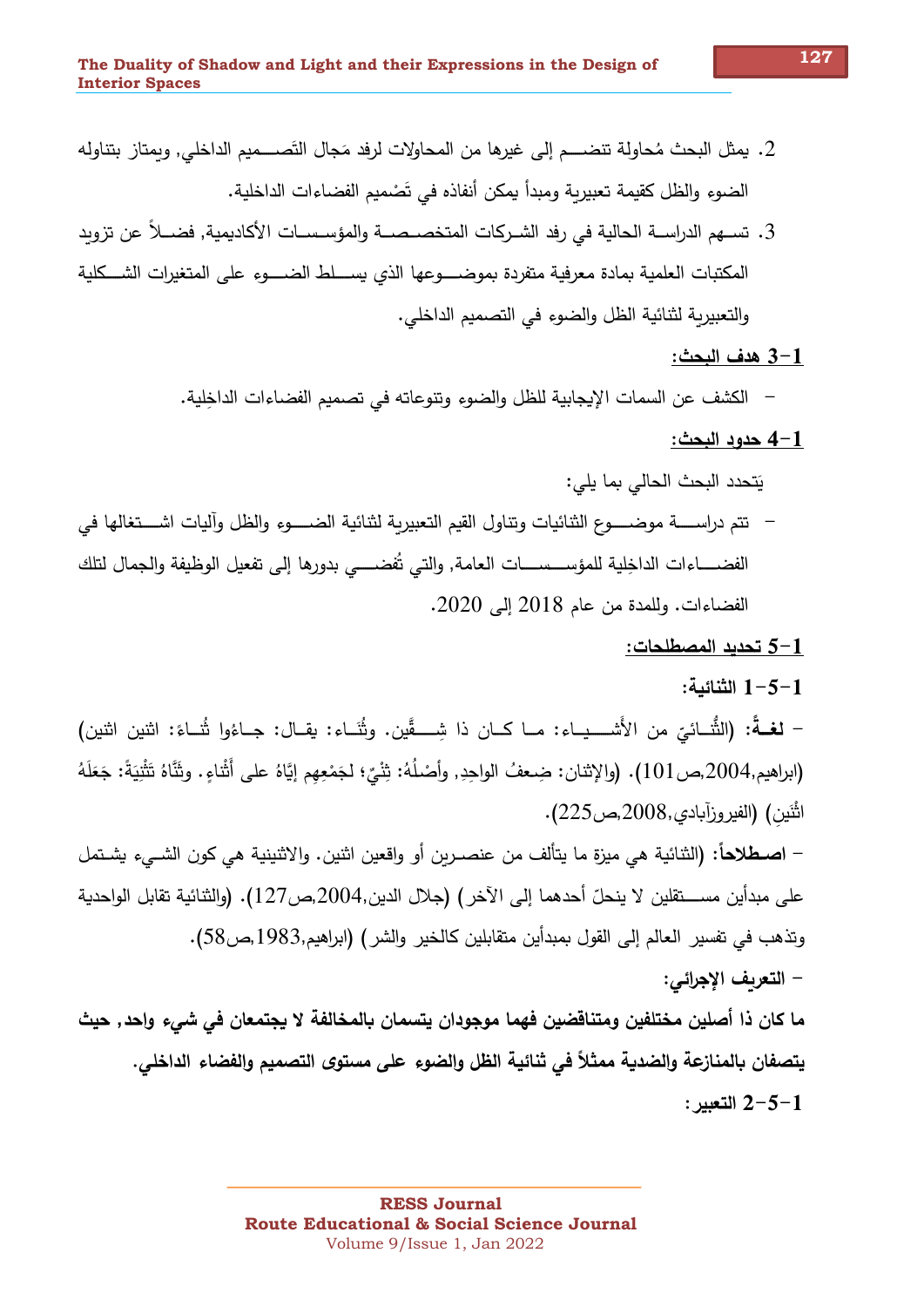– لغةً: (عبَرَ الرُّوْبا عَبْراً وعبارةً وعَبَّرَها: فَسَّرَها, وأخْبَرَ بآخِر ما يَؤُولُ إليه أمْرُها. وعَبَّرَ عما في نفسه: أعرَبَ, وعَبَّرَ عنه غيرُه فأعْرَبَ عنه) (الفيروزآبادي,2008,ص1041). – اصطلاحاً: (التعبير إظهار الشيء والإفصاح عنه بعبارة تبرز الأفكار) (ابراهيم,1983,ص48). (والتعبير هو تمثيل المعاني والحالات النفســية المعينة تمثيلاً ناجحاً دالاً, خصـــوصـــاً في العمل الفني, وقد يختلط هذا المعنى بفكرة الشكل الذي هو المظهر الخارجي للعمل الفني) (المهندس,1984,ص109). – التعريف الإجرائي: ما تفصح عنه الهيئات والأشكال والتباينات اللونية التي تحدثها الظلال وشدة الضوء على سطوح العناصر

في الفضاءات الداخلية والانعكاس الذي يتولد لدى المتلقى أبان ذلك.

الفصل الثاني (الإطار النظري) المبحث الاول :الثنائيات الضدية – المفهوم. ماهية الثنائيات الضدية:  $1\hspace{-0.1mm}-\hspace{-0.1mm}1$  ماهية الثنائيات

لازم مبدأ التناقض الظواهر والعلل منذ الأزل, بوصــفه مفهوم قائم على الاختلاف الذي يُكَون نســيج الحياة وتشـــــتق منها معانيها وبُعبر عن التباينات والاختلافات. ولما كانت الثنائيات تجمع بين المفاهيم الضـــدية التي لا تجتمع في شـــيء وإحد إلا أنها قد تتجاور , تبقى الظواهر الفيزبائية المرتبطة في مختلف المجالات, وتنبع من ظاهرة دلالية عامة ســمة من ســمات الحياة، واثرها في تحقيق المعنى والفكرة المراد ايصالها للمتلقى.

والثنائية DUALISME, بدايةً ظهرت عند توماس هايد؛ وقد اســـتعملها للدل على العقيدة الدينية التي تقول إلى جانب مبدأ الخير , بمبدأ الشـــــر الملازم له أزلياً. والثنائية صــــــفة ما هو مزدوج, أو ما يتضـــــمن عنصـــربن. بوجهٍ خاص, في المنطق, أُطلق قانون الإثنينية على مبدأ التناقض في الشــكل الذي يعلم بأن أي موضــوع لا يمكنه أن يكون (a و non−a) في وقت واحد. بتعبير آخر نقول إنها مســوغة بواقع أن الضــرب المنطقي لميزة أو لقضـــــيـة بـذاتهمـا, إنمـا يعـادل الإقرار المحض والعـادي لهـذه الميزة أو لهـذه القضـــــيـة (لالاند,2001,ص306). ولما كانت الثنائيات ضــدية ومتقابلة لذا نســلط الضـــوء هنا على هذا المبدأ عبر معانيه ومفاهيمه, فالأضـــداد تمثل الألفاظ التي تأتي على الشـــيء وتخالف معناه. (الحلبي,1963,ص18).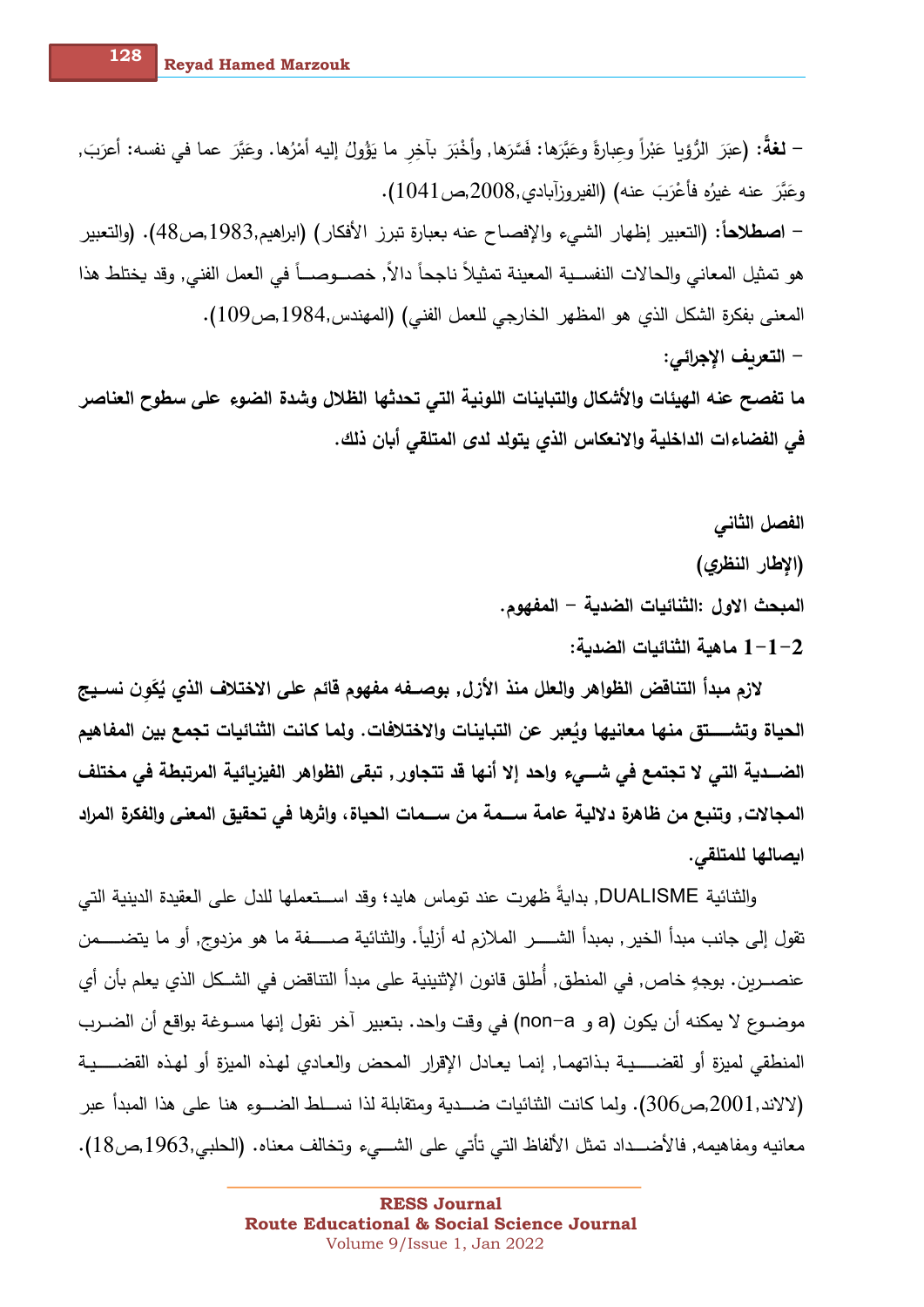(ويعود مصيطلح التضياد إلى حقل الدلالات المفرداتية وحقل المعجمات التقليدية, فهو محصيلة علاقة تقابلية لمعنى وحدتين مفرداتيتين٬ وذلك على نطاق محور دلالي مشـــــترك. فمن وجهة الحكم الجمالي مثلا٬ تأتي الكلمة "جميل" ضــــديده للكلمة "قبيح", وكذلك تغدو الكلمة "صـــــعد"؛ من وجهة اتجاه الحركة ضــــديده للكلمة "نزل") (ماري,2007,ص21). (والتضــاد أو الضــد قد يكون بين معنيين مجردين يندرجان تحت جنس واحد, وبينهما غاية الخلاف. وقد يكون بين قضـيتين كليتين مختلفتي الكيف. وحكم القضـيتين المتضـادتين أنهما لا يصدقان معاً, ولكن يحتمل أن يكذبا معاً) (مراد,2007,ص192). وبكون بين الشيئين تتافر ِ عندما يكون كل منهما معارضـــاً للآخر , كالتعارض بين الفكرتين, أو العاطفتين, أو الفعلين. والتنافر في المنطق هو التعارض بين قضيتين لا يمكن التصديق بهما معاً (جميل,1982,ص347).

فالثنائية هي ميزة ما يتألف من عنصربن٬ وشيء يشتمل على مبدأين مستقلين لا ينحل أحدهما إلى الآخر , أي صــفة ما هو مزدوج, أو ما يتضـمن حالتين, ومبدأ التقابل في مجال التصــميم الداخلي الذي لا يجتمع في شـيء وإحد من جهة وإحدة٬ قد يكون مؤثراً بتقابل معطيات العناصـر التصـميمية وحالة التضـاد التي تجري عبر مفاهيم تصـــميمية كالجديد/ القديم٬ الشـــكل/ الوظيفة٬ أو خصــــائص تصـــميمية كالقيم السطحية للعناصر , ناعم/ خشن ولون فاتح/ غامق٬ أي الضد قد يكون بين معنيين مجردين يندرجان تحت جنس وإحد٬ وبينهما غاية الخلاف٬ وقد يكون بين قضيتين كليتين مختلفتي الكيف. 2–1–2 الثنائية وإلوإحدية:

(تعد الواحدية مذهب فلســـفي يؤمن بأن الأســــاس وراء كل الوجود مصـــــدر واحد. وفلســـفة **هيغل** أكثر الاتجاهات المثالية لمذهب الواحدية اتساقاً أما الواحدية العلمية والمادية المتماسكة فتتمثل في المادية الجدلية, التي تبدأ من الحقيقة التي تؤكد بأن العالم بطبعه مادي وأن الظواهر في العالم بمجملها ليست سـوي أشـكال متنوعة للمادة المتحركة. والنقيض للواحدية هو الثنائية) (روزنتال,1997,ص572). فمذهب الوحدة ومذهب الاثنينية٬ والمذهب المادي والمذهب الروحي الخ كلها أسماء لنظربات متقابلة٬ والتي تعد حلول مختلفة وضعها الفلاسفة لمشكلة العلاقة بين الجسم والعقل (أزفلد,1942,ص27).

وعليه فالواحدية مذهب يصـرح بخضـوع جانب معين من الأفكار أو الظواهر لنوع واحد من التفسـير٬ إذاً الواحدية تقابل الثنائية وتعد نقيضها بوصف الواحدية ترد جميع الأشياء إلى مبدأ واحد٬ وهي تؤمن بأن الأساس وراء كل الوجود مصدر واحد سواء أكان ذلك من ناحية الجوهر أم من ناحية القوانين المنطقية أو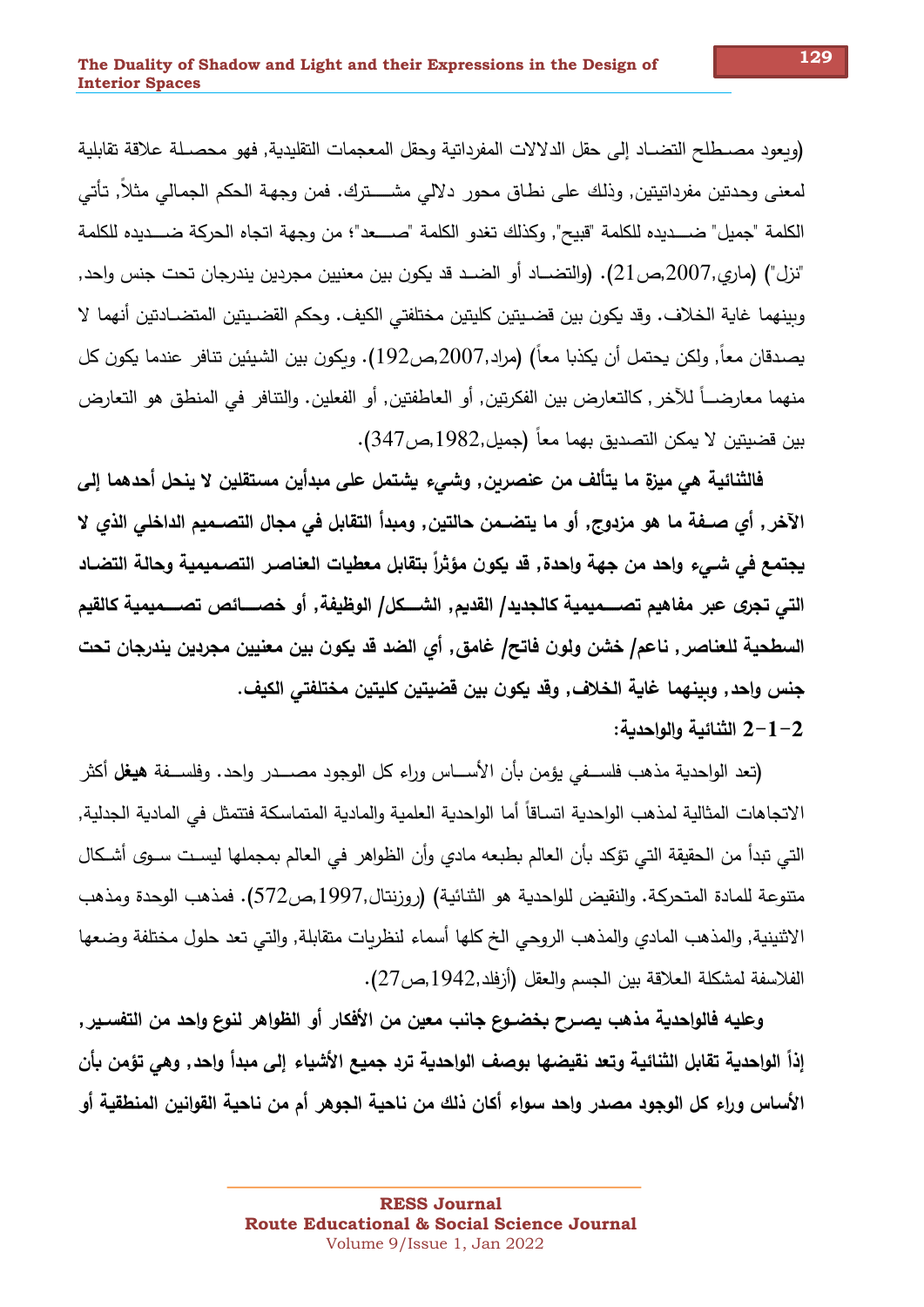الطبيعيـة أو الأخلاقيـة. كمـا إن في الواحديـة مِلَتين اثنين همـا الواحديـة المـاديـة التي ترد الوجود كلـه إلى المادة وحدها, والواحدية المثالية ترده إلى المثال.

3-1-2 الثنايات والتصميم:

(الثنائيات الضدية أو التكاملية ثنائيات تحكم التصميم, وتحكم الحياة قبله فهي تتجلى في العناصر وفي العلاقات والخصائص والنظم, بوصفها ثنائيات متقابلة تمثل علاقة شبه التضاد بين طرفي الثنائية التي تتناول ما يظهر في التصـميم وما يخفي فيه كعلاقة الحضـور / الغياب, والشكل / المضـمون وغيرها من العلاقات, والغياب قد يكون أشد حضوراً في التصميم. فثنائية الظل والضوء في مجال التصميم الداخلي علاقة يحكمها التضـــاد في النهاية, وفيما يتعلق بتعبيراتها, فلا نســتطيع قراءة التصـــميم قراءة حقيقية إلا بتعرفنا كيفية قراءة العلاقات الداخلية التي تحكمه مروراً ببنيته الشكلية) (الديوب,2009,ص30).

وتسـتند القيم التعبيرية في التصـميم لما يقدمه من صـور. ومشــاهد ترتبط برؤبـة المصــمم والرســالـة البلاغية التي يسعى لإيصــالها للمتلقي٬ حيث تعكس بدورها الطروحات الفكربـة والفلسـفيـة التي يتبنـاها في تصـاميمـه سـواء كانت في مجال الـعمارة أو التصـميم الداخلي, وبتبني المصـمم لرؤبـة ذات نزعة ثنائيـة فهي ترسـم لـه المســار فـي تقديم معطيات تتســم بالتقابل والتعارض على مســتوى الـحجم أو القيم الســطحية أو

> المادة أو اللون أو ما يتمثل بالظل والضـوءِ وما يشـتمل على هذه الثنائية من تباينات تكتســب صـــفات التنوع والاثارة وما يرتبط بها من دلالات تعبيربة تعزز الصبورة أو الرسالة التي يسعى المصمم لإيصالها.



صورةِ رقم (2–1) الظل والضوءِ في العمارةِ وايصالِ رسالةِ المصممِ

المبحث الثاني: الضوء والظل وتعبيراته الشكلية. 1–2–1 تعبيرات الضوء والظل وأنواعها:

تعد الإضاءة في التصميم الداخلي عملية الاستعانة وتوظيف الأشعة الشمسية لتحقيق حالة الإبصار وإلإدراك في الفضـــاءات حيث يتخلل الإشـــعاع الفضـــاء عبر الفتحات أو العناصـــر الانتقالية أو المحددات وإسقاطها على العناصر التكوينية وسطوحها.

الإضاءة والإنارة:  $1\negmedspace-\negmedspace1$ -1 الإضاءة ا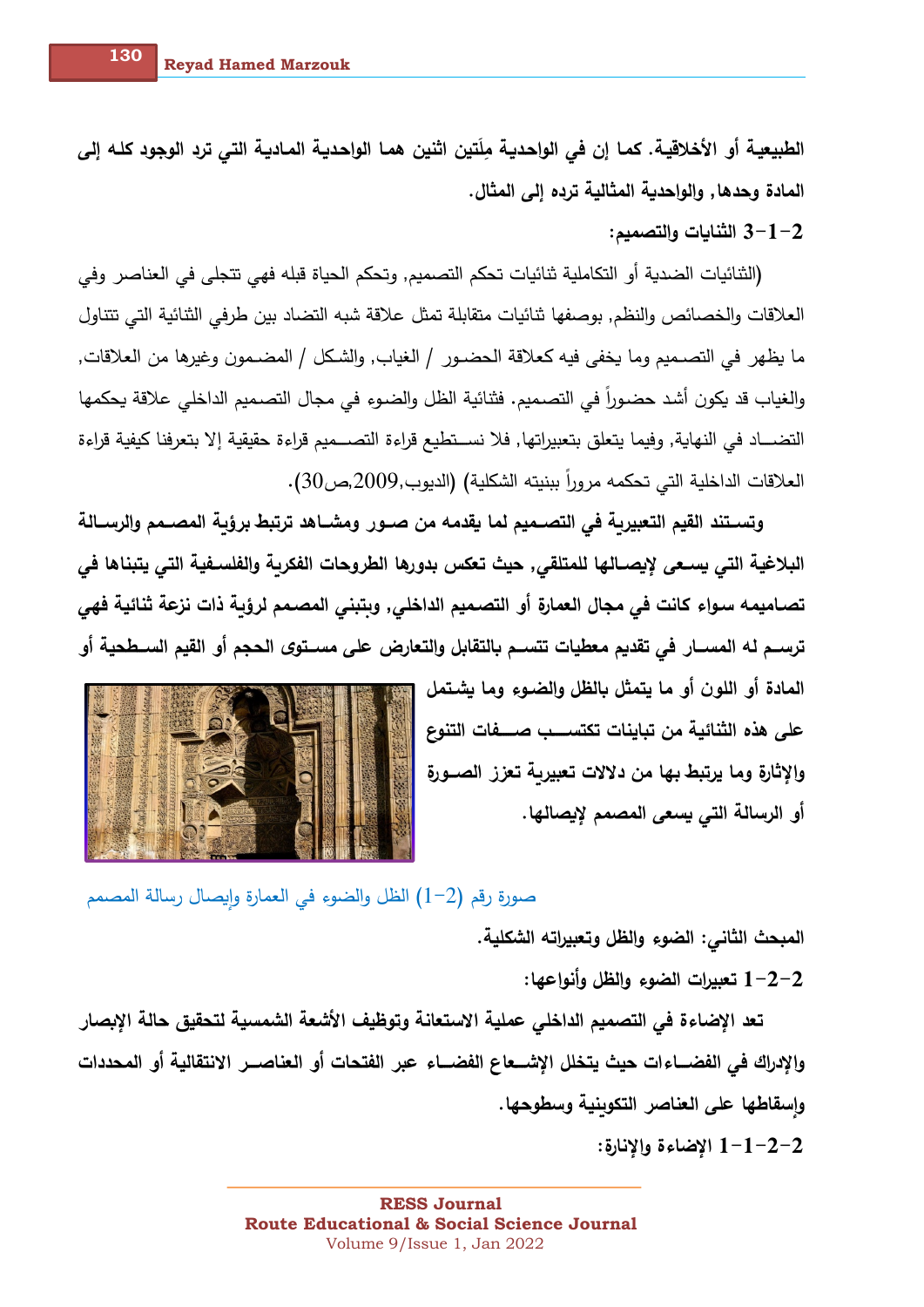يعد الضــوء المكون الأكثر أهمية في تعريف الفضــاء واظهار الأشـكال، ويدون الضــوء لا يمكن ادراكه بصــرباً وتبقى حاســة البصــر العامل المهيمن بالرغم من توظيف الخواص الاخرى، وتتباين معايير تصــنيف الاضــاءة لتشــمل الانارة الصــناعية والإضــاءة الطبيعية. والإنارة في الفضـــاءات الداخلية تقدم فعلاً ذو حضـــور في تعزيز \_صـــفة الوضــــوح للمكان لدى المتلقى, كما إنها تؤثر\_

تأثيراً عميقاً في إدراك الأشـكال والالوان للعناصــر , فضـــلاً عما تحققه من قيم شـــــكلية وتدرجات لونية بفعل الظلال التي تتولد على ســــطوحها نتيجة الانعكاس أو حجب جزء



وبذلك يعد ضوء الشمس من العوامل الرئيسة التي تسهم في إعطاء الشعور بالراحة والطمأنينة فضلاً عن كونه منبه ومحرك للنشساط البيولوجي للإنسسان٬ وعليه فأن التطورات الحاصسلة في مجال التصسميم الداخلي لأجل الحصـول على بيئة داخلية مسـرة ومريحة مضـاءة طبيعياً. وأضـحت الإضـاءة الطبيعية تعني السـيطرةِ المقصــودة في اسـتخدام ضــوءِ الشــمس في المباني لراحـة ومتعة المسـتخدمين, ومن ثم إمكانيـة السيطرة أو الاستعانـة بالـعناصـر في الـحد من الأشـعة الشـمسيـة عبر الظلال المتولدة والتوجيه وفقاً لمـا هو مطلوب للضـوءِ والظل والسـيطرةِ الفيزبـائيـة, أو تشـكيل هيئـات وصـور ظليـة تقدم تعبيرات مقصـودة. كمـا في الصورة رقم (2–2) الظلال كأنها قافلة من الجمال.

من الأشعة الضوئية الساقطة عليها (رباض,2017,ص4). صورة رقم (2–2) التعبيربة في الإضاءة الطبيعية

## 2-2-2 الشفافية:

امتازت التصــاميم الداخلية العصــربة بالانفتاح ووفرة الضــوء والفضــاءات الداخلية المزججة والســقوف الشـفافة, والسـطوح الشـفافة أصـبحت أكثر من رغبة هادفة لتحسـين شـروط الإضــاءة الطبيعية للفضــاءات الداخلية, وبذلك تتفاعل الإضـــاءة مع عناصــر الفضـــاء الداخلي لتوليد الظلال وفقاً لكمية الأشـــعة المخترقة للفضاء (Jan,2007,p.11). إذ يتم تزويد الفضاءات الداخلية بالإضاءة الطبيعية طيلة ساعات النهار٬ دون الحاجة إلى الإنارة الصناعية, ويتم كذلك الاستفادة من أشعة الشمس النافذة لتصل إلى النباتات الداخلية من أشـجار ِ وشـجيرات, فضــلاً عن الدور ِ الجَمّاليّ والتكّميلي الذي يتحقق بالتنوعات الظلية والتدرجات بتفاعله مع تلك النباتات (Hardo,2005,p.204). فضلاً عما تمنحه الشفافية للفضاءات الداخلية من معطيات وظيفية,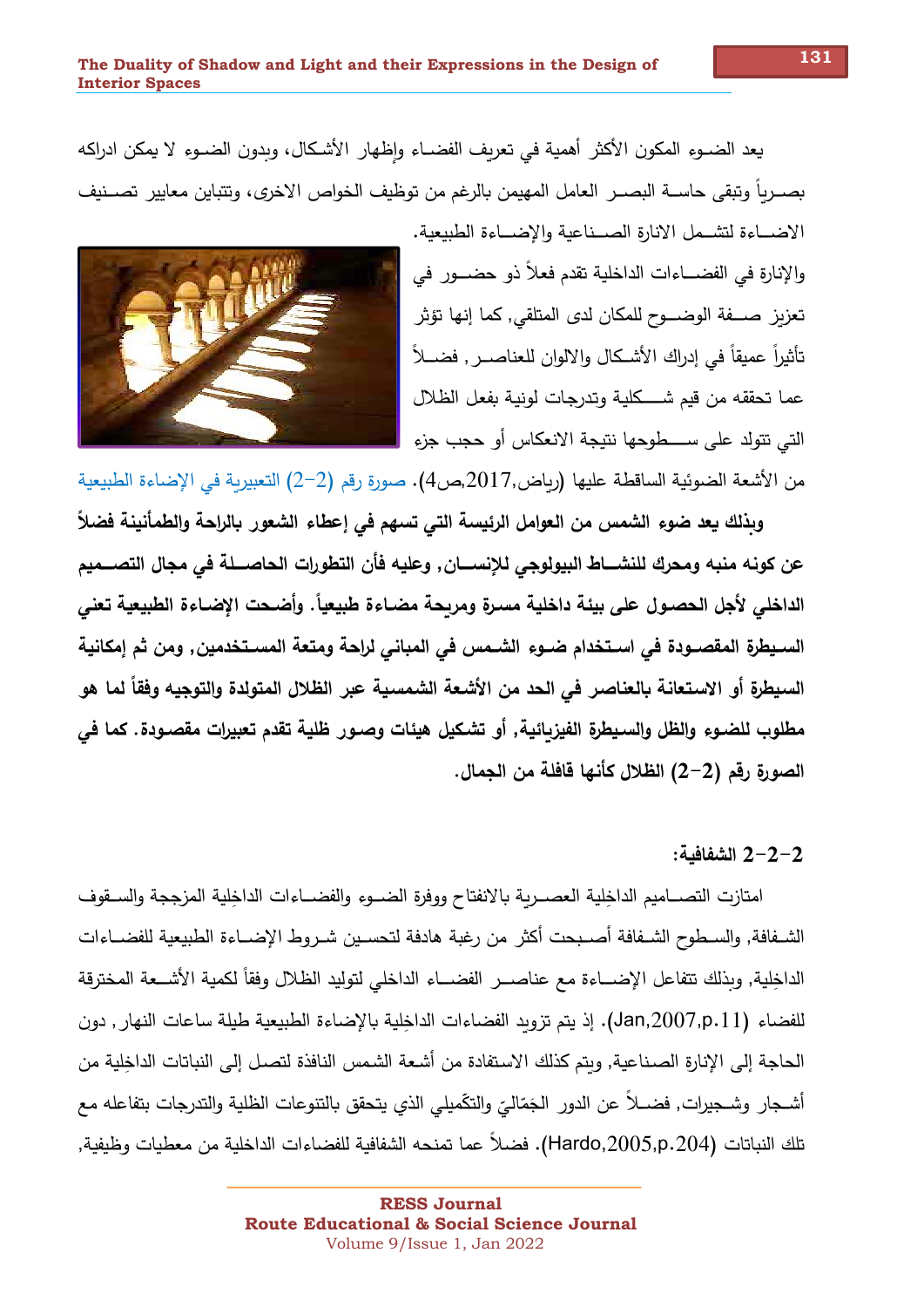تكتسب تلك الفضـــاءات قيماً جمالية وتعبيربة عبر ما تشــتمل عليه من مسـتوبات في الشــفافية وتباينات في السطوح تتكون بتفاعل الضوء والألوان ومستوى الشفافية لإنشاء مشاهد دينامية (Peter,2004,p.143).

> وعليـه فـإن الشـــــفـافيــة ترفد الـجـانـب الوظيفي والجمالي للفضــاءات الداخلية بمكاسـب كثيرة, وتســهم عبر مستوياتها في العناصر المحددة أو الانتقالية فى تعزبز شائية الظل والضـــــوءِ, حيث تتأثر ٍ هذه الشائية بسعة المنافذ والفتحات وعلاقتها بالإضــاءة الطبيعية



.صاخ لh ) ]\Gقر ةر?ص 3-2) ة0ع0R^لا ةءاضلإا[ ءاIفلا 5فر يف اهرودو ة0فاف\لا

# 2-2<sup>-</sup>3 التعبير الشكلى للظلال وأنواعه:

عند تعريض العناصر في الفضاء الداخلي للأشعة الضوئية فإن الأجزاء البارزة والمواجهة للضوء تلقي الظل على الأجزاء الغائرة من تلك العناصر , كما إن الظل والظلال تعطي الحيوبة والاحساس بالأجزاء البارزة والغائرة وطبيعة السطوح للمفردات التكوينية في الفضاء الداخلي (المومني,2007,ص217). والظلال مصدر غني للأشــكال وهي العامل المســـاعد على إظهارها بصـــورة جلية، واضــــحة ومعبرة. وللظلال أنواع: (ظلال صلبة, ظلال مستوية, ظلال ملمسية, ظلال أسطح متموجة, ظلال متكاملة). وهذه جميعا تساعد على تكوين نزيج من الأشـــكال، وعندما تتم رؤية أي شـــكل علـى أي ســـطح فهذا لا شـــك يعني أنـه تكوَن بفعل عوامل ومصــادر مسـاعدة. إذا فوجود الأشكال في التصـميم دلالة على معنى معين له علاقة بالموضـوع الذي يبغي المصمم إيصاله والتعبير عنه. فالشكل طاقة متحركة ومرتبطة بقدرة وتقنية المصمم وانفعالاته الداخلية إضافة

إلى ذلك ما يمكن أن يتوقعه وبتخيله للمســــتقبل، حيث يحمــل الشــــكــل قــدرة تخيليــة وتعبيريــة وواقعيــة بشــار ,2005,ص12). وللتعبير محتوبات فعل مباشـرة وغير مباشرة، فالفعل المباشر هو الذي يراه بصر المتلقى وبدركه في حين أن التعبير غير المباشـــــر هو الإدراك العقلي الذي يعطي العمل التصميمي حالة معينة وبوصل التعبير بحالة مختلفة (الموسوى,2014,ص67). صورة رقم (2–4) الظلال كموجه للحركة

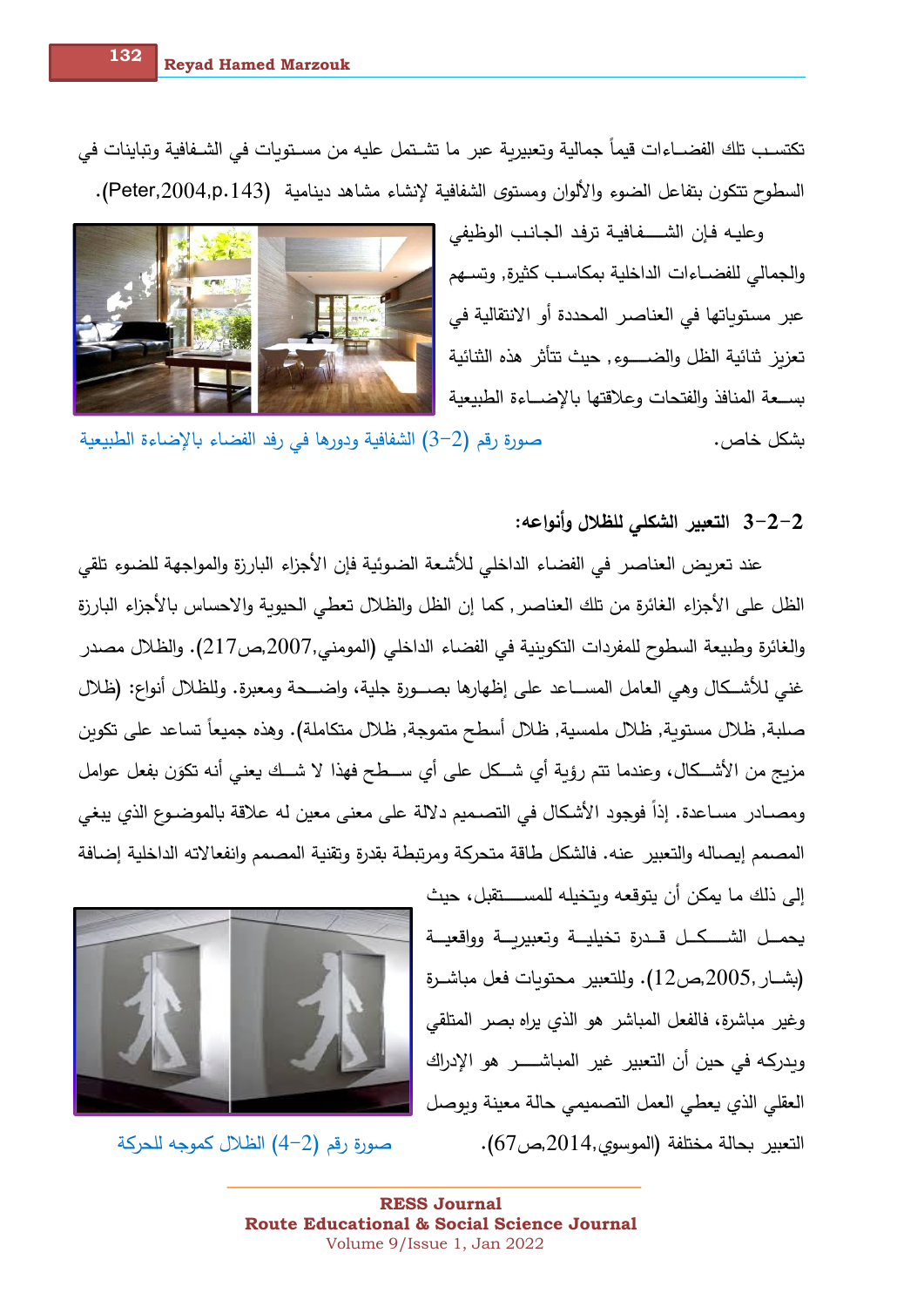(ويمكن تصـــــــنيف التعبير الشـــكلي للظلال عبر أنواع عدة منها ا**لتعبير المباشــــر** الذي يتمثل بما تراِه العين وتدركه وبنقل خطاب محدد إلى المتلقى. **والتعبير غير المباشـــر** وبعتمد الاســـس الذاتية للمتلقى عن طربق المعاني العميقة للأشكال والتي تخاطب العقل وبدركها بصسورة غير مباشــرة عن طربق الاســـتعارة والايحاء . **والتعبير المزدوج** وهو يحمل تعبيربن في آن واحد عبر تصــــميم فكرة لموضــــوع واحد، حيث يربط المصـــمم أشــكاله بعلاقات ذات إيحاء مزدوج لمعنيين معاً، أي أنه يجمع فكرتين بتصـــميم وإحد وبذلك يتلقى المشـــــاهد ازدواجية (ثنائية) في الوقت نفســـــه لموضــــــوعين قد يختلفان في الفكرة وقد يتقاربان أو يلتقيان) (بشــــار ,2005,ص14). وهنالك أيضـــــاً نوعاً آخراً من التعبير وهو ا**لتعبي**ر ا**لإيهامي** وبطلق تَعبير الوهم أو الإيهام على حالة خطأ في الإدراك, شربطة أن يُظَن إنه خطأ طبيعي, وإن وقوع المرءِ فيه ناشئ عن انخداعه بالظواهر . والإيهام ظاهرة يســتعين بها المُصـــممّ في العمل التَصـــميمّي لـجعل المتلقي يعتقد أنه يرى الحقيقة وليس صورة عنها (جميل,1982,ص176).



صورة رقم (2–5) توضح التعبير غير المباشر والمزدوج أيضاً لمشهد الظلال وما يحمله من تعبيرات عدة, كمشهد ملحمي أو غابة تحترق أو جذوع أشجار متيبسة في وقت الغروب وغيرها من التأوبلات

وتتفاعل العناصــر التصــميمية للفضــاء الداخلي مع الضــوء وفقاً للطبيعة التكوينية لســطوحها وما تشتمله من بروزات ومقعرات وبالاعتماد على الفيض الضوئي وشدة الإضاءة الساقطة عليها, حيث تكون الظلال مصدراً غنياً للأشكال وتعطي الحيوبة والإحساس بالأجزاء وبشكل معبر . وتشتمل الظلال لأنواع منها الصلبة والمستوبة وذات أسطح متموجة فضلاً عن الظلال المتكاملة. كما يصنف التعبير الشكلي للظلال إلى تعبير مباشـر ينقل خطاب محدد للمتلقى, وتعبير غير مباشـر يدركه المتلقى عبر الاسـتعارة والإيحاء, أما التعبير المزدوج فيحمل تعبيربن لموضـــــوع وإحد٬ في حين التعبير الإيهامي يقود إلى الخطأ في الإدراك أو الحكم نتيجة انخداع المتلقى بالظواهر.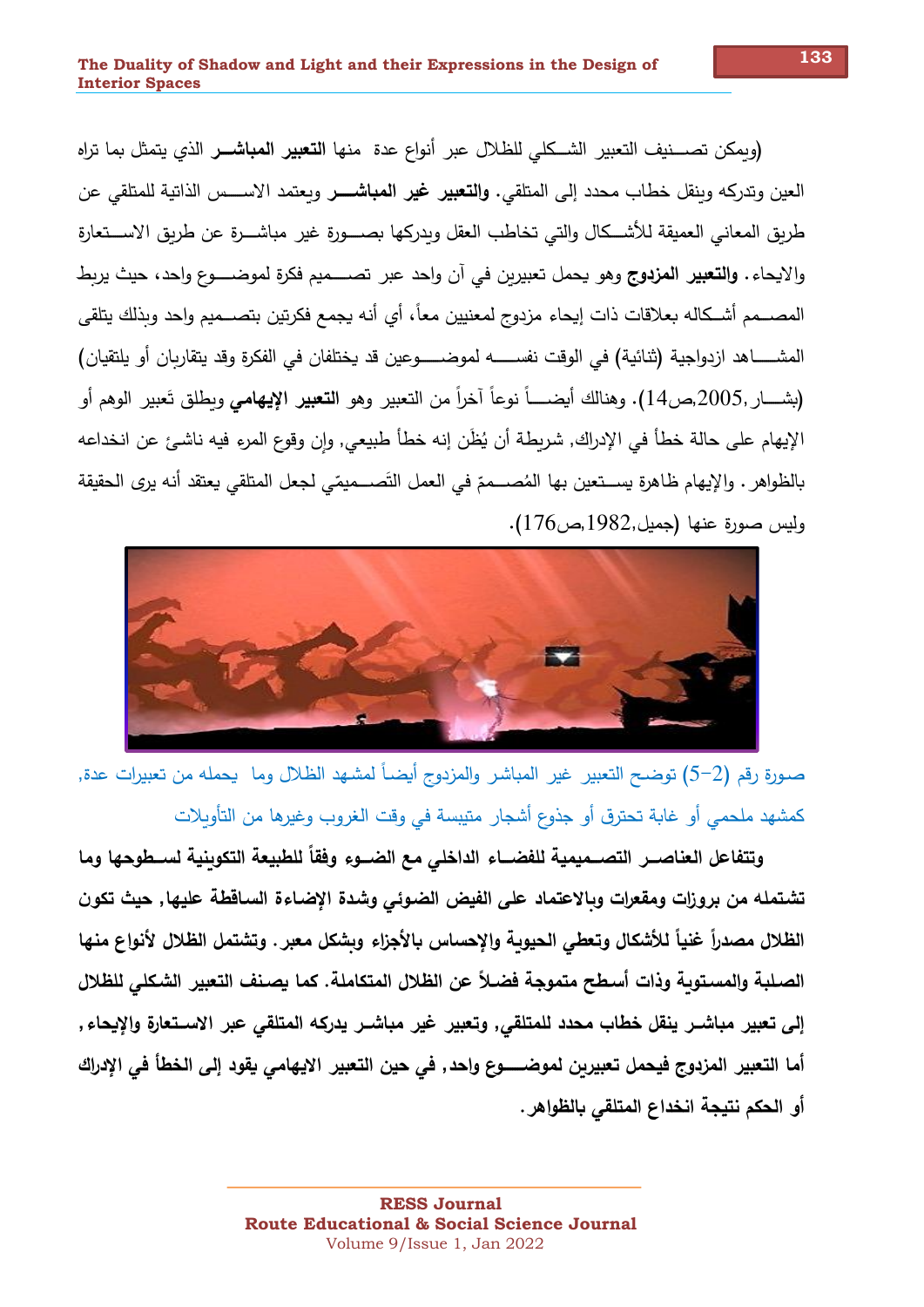2–2–4 الاحساس وإلادراك:

الإحساس هو إدراك الشـيء بإحدى الـحواس٬ فإذا كان الإحسـاس للـحس الظاهري فهو المشـاهدات٬ وإذا كان للحس الباطني فهو الوجدانيات. أما الإدراك الحســي فهو الإحســاس بوجود الأشــياء الخارجية وعلاقات بعضـها ببعض, والقدرة على تمييز الشـيء المحسوس من بين الأشياء الأخرى وتعريفه بالتسمية أو بالإشـارة, وعلى التمييز أيضـــــاً بين الذات المدركة والشـــــيء المدرك. وبطلق الإدراك عند ديكارت والديكارتيين على عمليـات الفهم, وبقترب هـذا المعنى للإدراك من المعنى الـذي يفيـده اللفظ العربي, إذ نقول "أدركنـا الأمر", بمعنى فهمناه واستوعبناه. وبؤكد كانط بـ"أن الحواس لا تخطئ أبداً, ليس لكونها تصيب دائماً في الحكم, وإنما لكونها لا تحكم إطلاقاً, مما يضـع مسـؤولية الخطأ على عاتق الذهن". أما آلان فيقول "يكون إدراكي للأشـياء وفق ما أحس به من تأثيرها المادي في جســــدي؛ وهذا المعطي الأول, الذي لولاه ما أدركت شــــيئاً, هو ما نسميه إحساساً. وإن إدراكنا للأشياء هو توقعها لا غير" (جلال الدين,2004,ص19).

فالإدراك للأشكال والصبور الظلية المتولدة على سطوح العناصر التصميمية تقع ضمن إطار الحس الظاهري بوصفها مشاهد مرئية٬ وترتبط بالإحساسات الخارجية كونها تعتمد الحواس في إدراكها وخصوصاً

حاسة البصر .



صورة رقم (2–6) إدراك الأشكال الظلية كأنها أغصان أشجار وأشكال متشابكة

الشكل والمضمون:  $1 - 4 - 2 - 2$ 

يمثل المضـمون مجموعة العمليات والعناصـر التي تؤلف أصـل الشــيء وتحدد كيانه وتطور أشـكاله, ويمثل الشكل الصلة الداخلية وأسلوب وعمليات تجميع العناصر للشيء. وقد يكون الشكل خارجياً أو داخلياً, فالشكل الخارجي يعبر عن ارتباط الشيء بالأشياء الأخرى. كما إن وحدة الشكل والمضمون نسبية ومؤقتة, فالمضـمون بما يمتلكه من عناصـر متعددة يمثل أصـل التطور والتحول. ويمكن أن يتغير الشكل بما ينسـجم مع المضمون أو يتحول المضمون مع الشكل الجديد (ابراهيم,1986,ص333).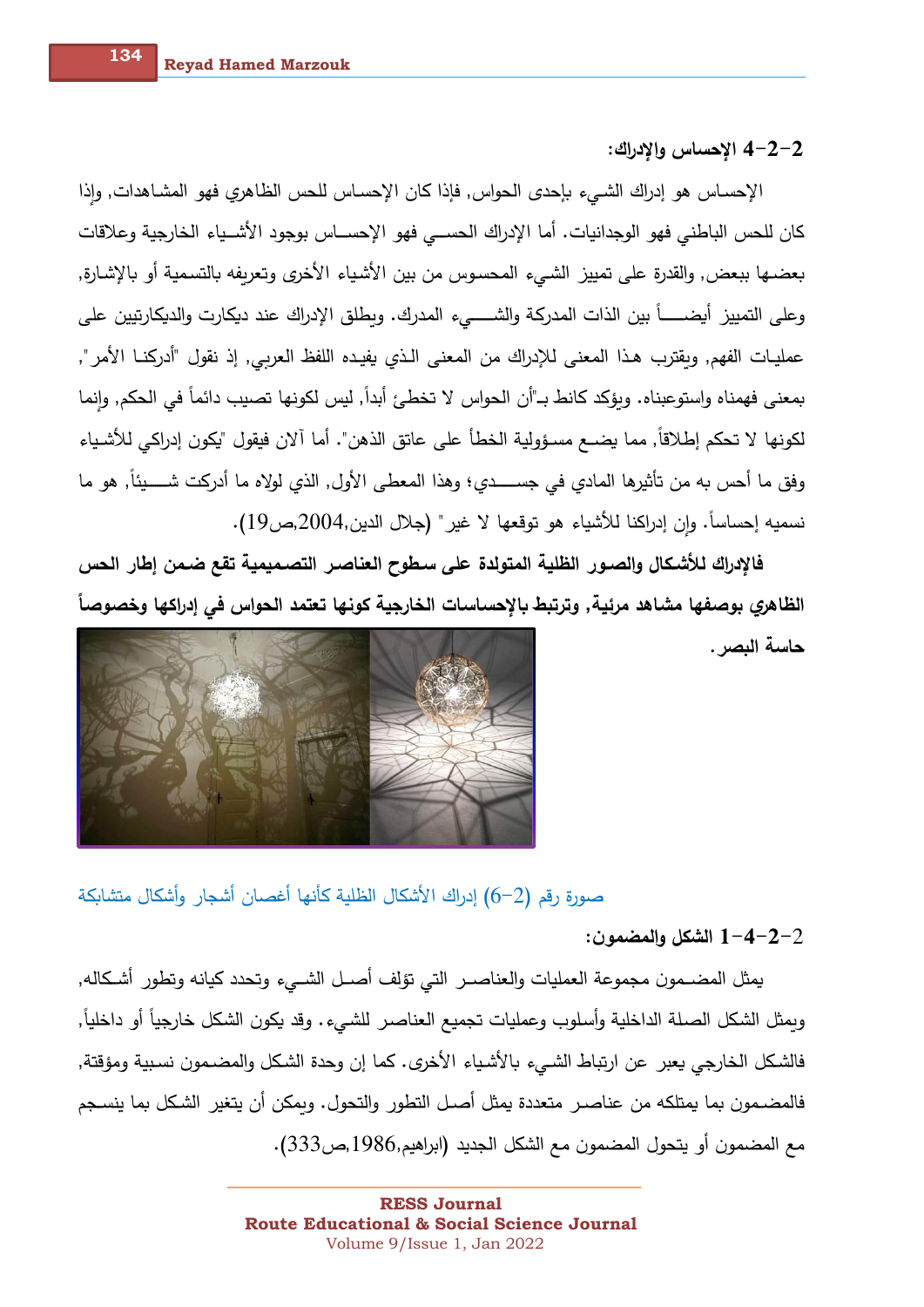وبعد المضــمون فحوى الأشــكال وما يفهم منها, كونه النمط النوعي للارتباط بين العناصـــر وما يتعلق بالأمور الذهنية التي لا تدركها الحواس٬ وهو ما يصنع بنية الشكل بوصفه نظام العلاقات المتبادلة بين أجزاء الكل وقانون بنية العناصر وترابطها المتبادل. كما أن الشكل هو طربقة تنظيم عناصر المضمون وما يفصـح به. وبتغير الشـكل توافقاً مـع المضـمون الـجديد أو يتغير المضـمون مـع الشـكل الـجديد. وعليه فالظلال لها محتواها الذي تعبر عنه عبر مثيرات الأشكال والهيئات التي تتولد على سطوح العناصر وتؤثر في المتلقى بمضامينها ومعانيها.

### 2-2-4-2 المعنى:

يمثل المعنى الصورةِ الذهنية التي تتشأ بسبب عبارةٍ أو رمزٍ . ويُشيرِ المعنى إلى ما يُقصد من الشيء . والمعنى البســــيط يتمثــل بــالصــــــورة الموجودة في الــذهن دون أن يتــدخــل الفكر في تكوينهــا (جلال

الدين,2004,ص438). وهنالك المعنى الإيحائي الذي يحمل في ظاهره دلالات مألوفة. ويركن التصــــميم في الآخر إلى ثنائية الدال والمدلول وأن كل دلالة لها شــــكل وجوهر . (عبدالله,2017,ص30). وتثير الظلال في الفضـاءات الداخليـة معان عدة بفعل ما تحققه من أشكال ورموز تفضـي إلى صــور ذهنيـة ترتبط بتلك الإشــارات والأشـكال ودلالاتـها المعنوبـة. وقد يتعدد المعنى للظلال عبر مـا تشـــــكلــه من تعدد المفـاهيم عن طربق القراءات أو التأملات لتنكشـــف بواســــطتها عن النقائض في ما وراء

صورة رقم (2–7) المعنى الإيحائي للظلال

### 2-2-4-3 الدلالة:

الرموز والعلامات, وما تخفيه من معان.

تتمثل الدلالة بمعنىً يفيد لفظ أو رمز وتمثل الدلالة العلاقة التي تربط بين الدال والمدلول. والدلالة عند دي سوسير "لا تربط العلامة اللغوية بين شيء واسم, وإنما بين مفهوم وصورة سمعية". وأن الذهن لا يحتوي على أشــــكال خاوبـة, أي لا يحتوي على مفاهيم غير مســـــماة (جلال الدين,2004,ص192). فالدال جزء حســاس من الـعلامة, يرتبط بالمدلول الذي يعد الجزء غير الـحســاس من الـعلامة, والمدلول يعني المضــمون. والمستوى الدلالي يعد حصيلة مضمون الوحدات التصميمية المكونة للتصميم, وبمتلك المستوى الدلالي فعالية خاصة في التصميم (سعيد,1985,ص91).

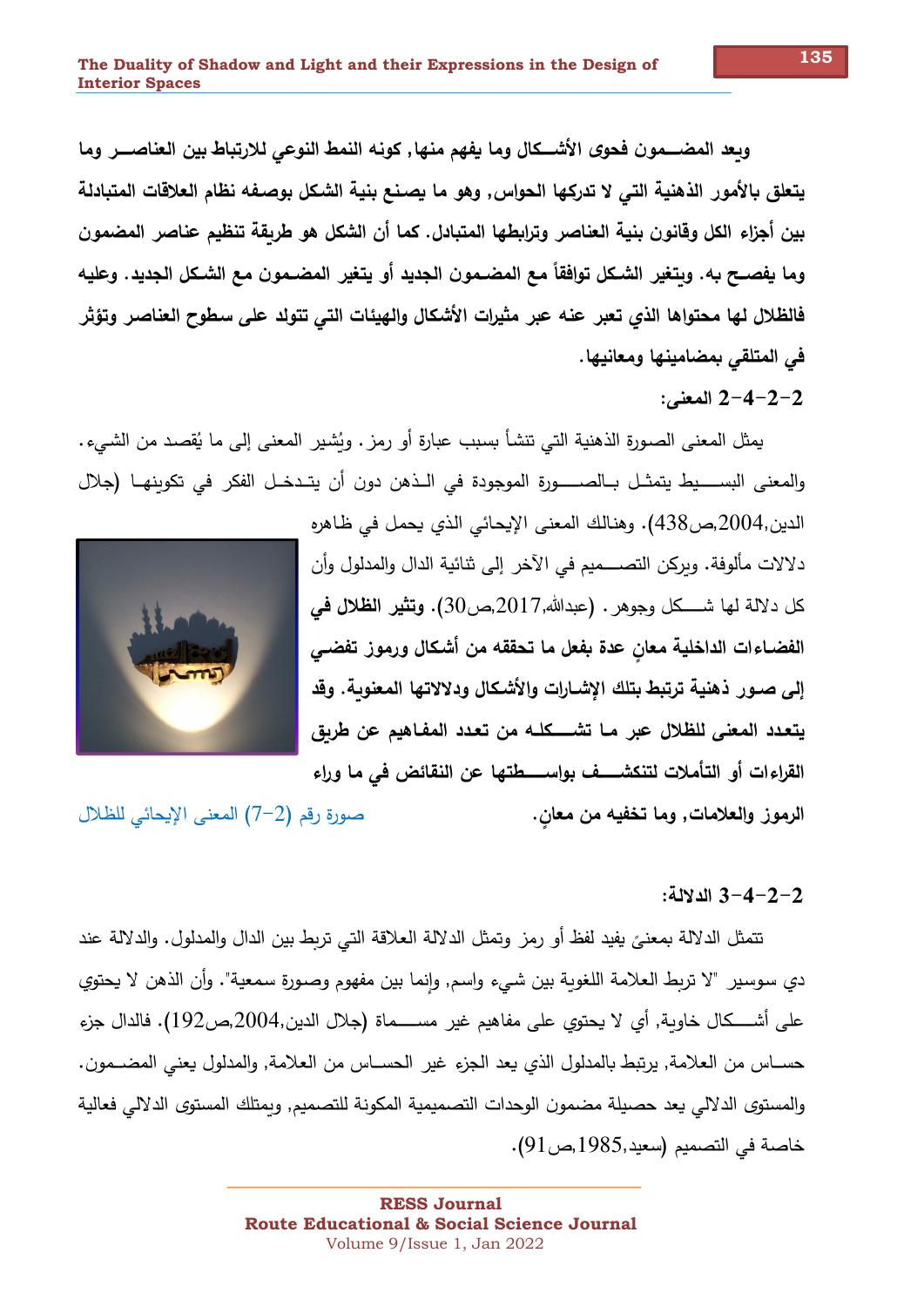وبناءً على ما ترسمه الظلال من أشكال وهيئات على سطوح العناصر , تكتسب تلك الظلال دلالات صــــــوريــة وقيميــة عبر الدوال المتمثلـة بتلك الأشـــــكال والـهيئات والقيم الســـــطحيـة وما تحمله من تعبيرات, ليستلهم منها المتلقى مدلولاتها فيما يتعلق بتأوبلها وتفسيرها من خلال ما تحمله من مضامين شكلية. 2−2−4 الرمز:

يعد الرمز شـيءَ بديلاً لشـيء آخر , أو دلالة أخرى تمتلك مزبجاً من المفاهيم المترابطة, وبتصـف الرمز بامتلاكه قيماً مُغايرة لقيم أي شبيء يرمز إليه (سعيد,1985,ص171). والرمز ما يتخذ من الشبيء شيئاً آخر في الإشارة إليه ليس بالمطابقة التامة ولكن بالإيحاء لما هو متعارف عليه. ويُستعمل الرمز لأغراض مختلفة, وتؤدي الحالة النفسية للمتلقى دوراً ذا أهمية في تحديد دلالته (مجدي,1984,ص181).

> وعليه فإن أشــــكال الظلال التي تتكون عبر فتحات وحزوز العناصر المحددة أو بواسطة وحدات الإنارة, قد تتضمن رموزاً وكنيات عبر ما تشكله من هيئات وصور تكون أقرب لإشارات تسـتدعى بدورها معطيات دلالية تعبر عن معنى ما, بحكم ما تعتربه الظلال بطبعها وتجردها من التفاصيل.



صورة رقم (2–8) الدلالة الرمزية عبر الظل والضوء في جدار لكنيسة

2−2−4−5 التأوبل:

يعد التأويل اســــتنباط المعنى المخفى بالاعتماد على المعنى الظاهر . ومن أهم المجالات التي يمارس فيهـا منهج التـأوبـل النص الـحـافـل بـالرموز والاســــتعـارات المليئـة بـالتنـاقض الظـاهري والغموض. (جلال الدين,2004,ص90). والتأويل الترجيح والرد والتفسـير وحسـن التقدير , وهو إرجاع الشــيء إلـي القصــد منـه. والتأول عند ليبنتز مرادف للاســتقراء وهو الذي يؤدي إلى العلة الأولى. وهنالك التأويل الإشـــاري الذي يكون رمزياً يشير إلى معان خفيه (مراد,2007,ص158). ويستند التأويل إلى إيضاح الشكل وترجمة قواعده وبحث معناه. والمؤول هنا يســـــــجل رد الفعل تجاه الشـــــكل أو الـعلامة التـي يتلقاها, وبمكن لرد الفعل هذا أن يعتبر كعلامة جديدة معدلة أو مطورة للأولى. والمؤول وســيط بين الرمز والموضـــوع الذي يشــير إليه, وهو موجود حتى وإن كان المتلقى غير حاضـر أو حركي, وهو تمثيل يحيل المتلقى على نفس موضـوع الـعلامة. والمؤول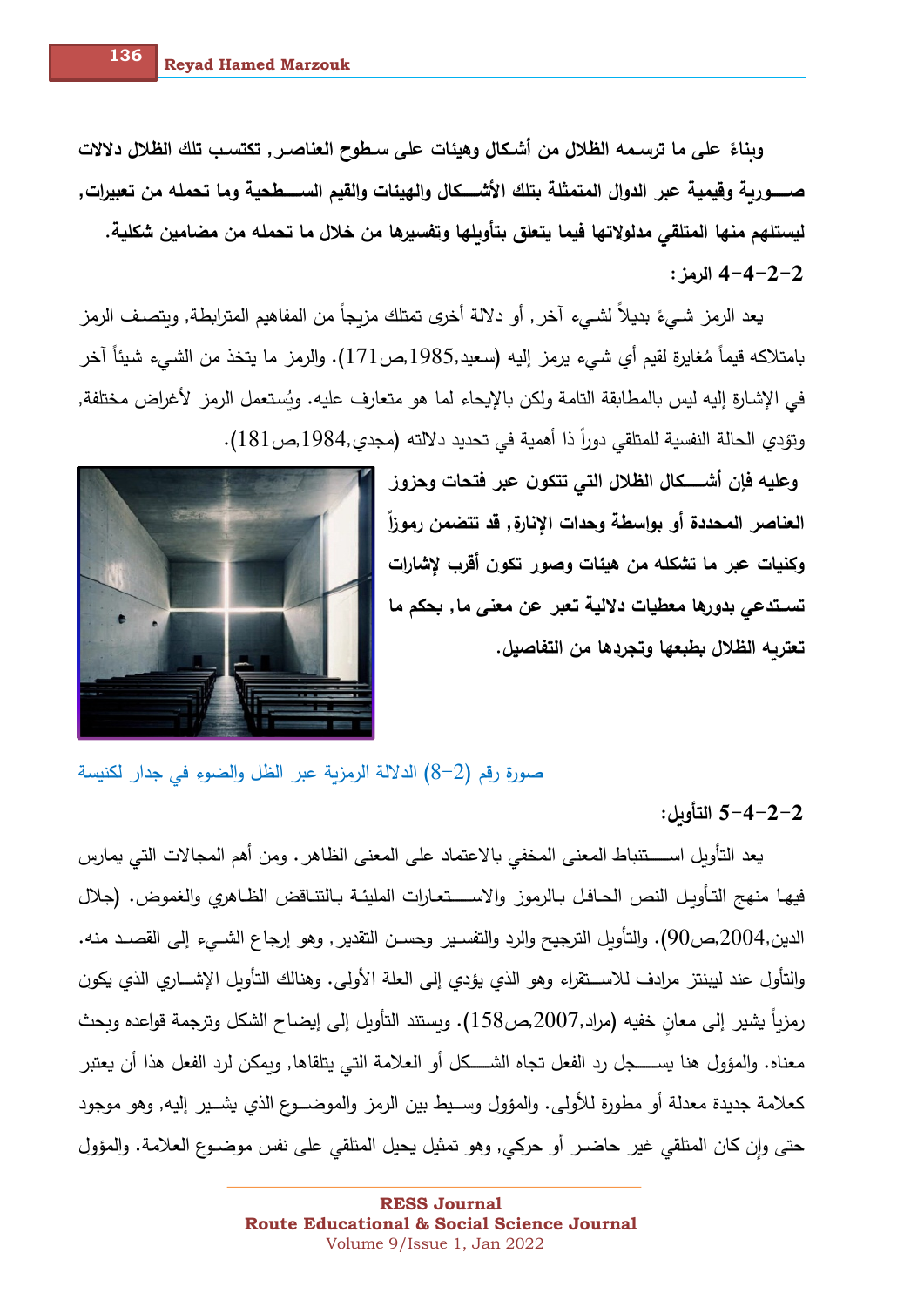هو مؤول مؤقت داخل سلسلة لا متناهية من العلامات, لأن كل ما يصبح علامة, عليه أن يجد بدوره تأويلاً (سعيد,1985,ص43).

والمتلقى في الفضــاء الداخلي يـعد مؤولاً للأشـكال الظليـة بوصــفها علامات ورموز , حيث يســعي هنا المتلقى في اســتخلاص المعنى الكامن متمثلاً بالمضــمون, من المعنى الظاهر أي الظلال عبر اســتقراءها وبحث معناها وتفسيرها.

الاستنتاجات والتوصيات

1-3 الاستنتاجات:

أفضّـــي البَحثْ الحالي عبر نتائِجه التي تم اســتنباطها من إجراء التحليل ومدى ارتباطها بالمؤشـــرات المُستخرجة مِما ورد في الإطار ِ النَظري إلى مجموعة من الاستنِتاجات يُمكِن إجَمّالها بما يأتي:

- 1. ترتبط الثنائيات في التصميم الداخلي كأساس موضـوعي يسـهم في عملية التصـميم والتنظيم لمفردات الفضــــاء عبر حالات التقابل والاختلاف على مســـتوي المعنى أو القيمة للجنس الواحد كقيم (ناعم / خشن, فاتح / غامق, ..).
- 2. أظهرت نتائج البحث مجموعة حقائق تمثلت عبر الخصـــائص الظلية للعناصـــر لتؤكد القيم التعبيربة المستندة إلى التفاعل المستمر بين الضوء وتلك العناصر لتتولد ثنائية الظل والضوء كقيمة دلالية في التَصميمَ الداخلي, من خلال ما تناولته النتائج من قِيم تعبيرية ذات معطيات رمزية.
- 3. تتصـــل الثنائيات بالفلســـفة بناءً على مبدأ التعارض والتقابل لا ســـيما المبدأ الأول فإنه يعد انطلاق أساس للمذاهب الفلسفية التي تتخذ فكرةٍ وجودها من (التعارض) والاختلاف في وجهات النظر .
- 4. أهم الثنائيات في التصميم الداخلي تؤكد على حالات (الحضور / الغياب, الشكل/ المضمون), وبعتبر الغياب كقيمة بصـربـة أشـد ارتباطاً في مجال التصـميم الداخلي بوصـفه يتحكم بثنائية الظل والضــوء وتعبيراتهما, إذ تكون القراءة للشكل متوالية تعاقبية بينها من ناحية وضوحيه البنية الشكلية.
- 5. لثنائية الظل والضـوء في تصــاميم الفضــاءات الداخلية ارتباطات سـيميائية (إشــارات, معاني, رموز , علامات) وما تخفيه من دلالات شكلية ضـمن تلك النظم, لتشـكل أبعاد فكربة تأوبلية بما تحمله من مضامين اقترانيه. إذ تتشكل ثنائية الظل والضوء عبر معطيات رمزبة تستقطب تدرجات الظل اللوني بما يعزز جمالية القيم البصربة للمفردات التكوبنية في الفضاء الداخلي.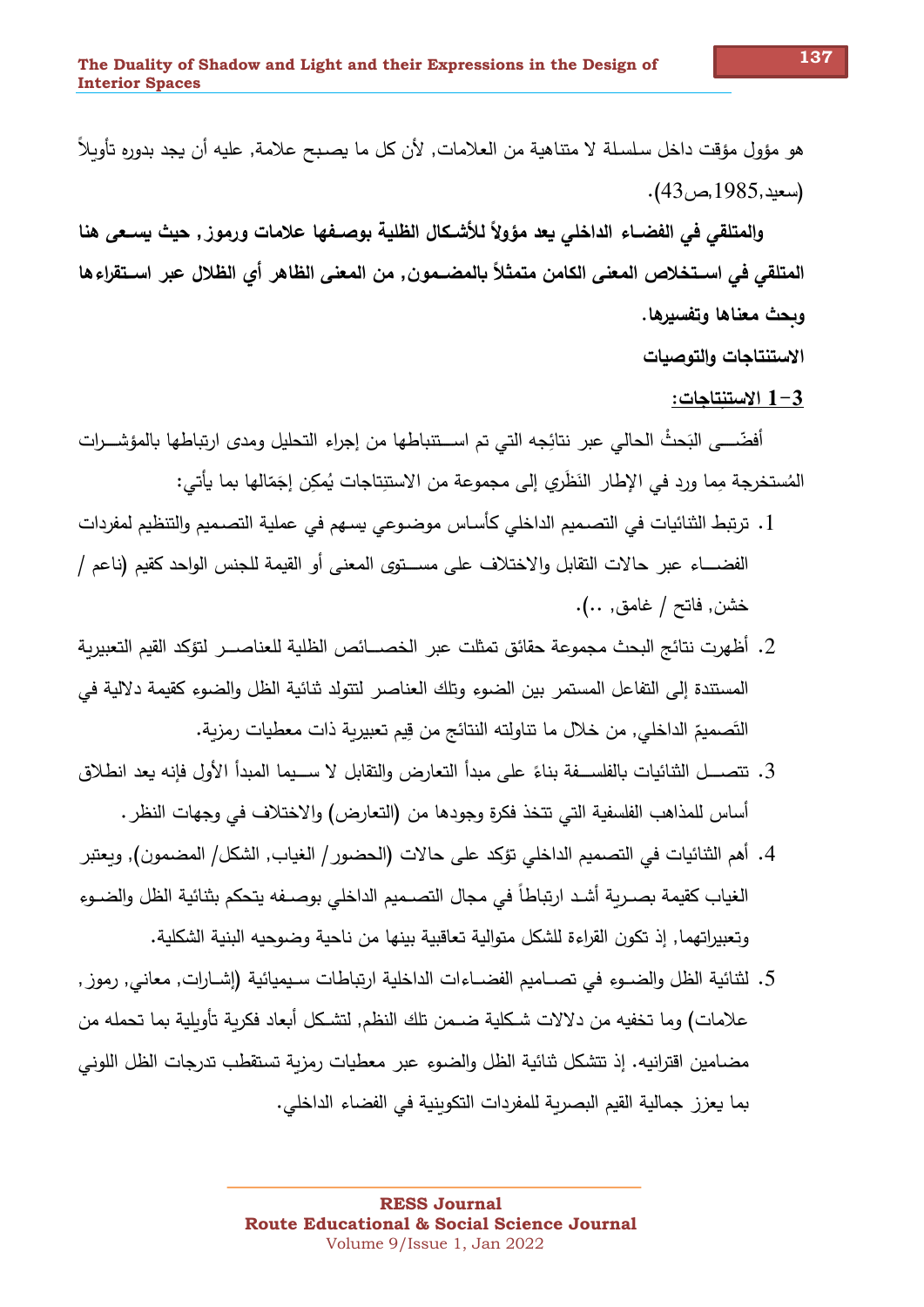- 6. يعد مبدأ الشــفافية أحد المبادئ الرئيســة المهمة والمؤثرة في تعزيز ثنائية الظل والضـــوء لما لها من تأثير بصري على مستوى العلاقات بين الداخل والخارج.
- 7. تؤثر تكوبنية السطوح للعناصـر عبر صـفاتها في تعبيربة الظل والضـوءِ من خلال (بروزات, تقعرات, شدة الإضـاءة السـاقطـة) إذ تعزز المعطـى البصـري في انعكاس حيوية الفضـاء وتعبيريته. ولا يسـع المصمم الداخلي من مجانبة عنصر الخامة وتأثيره في موضوع البحث الحالي (الثنائية) لما تتميز به من تراكيب فيزبائية تمتص أو تعكس الاشعاعات الضوئية حسب طبيعة مستوياتها ونظامها الشكلى الشفاف أو المصمت أو نسيجيته.
- 8. تصنف الظلال إلى قيم بصربة متعددة استناداً إلى أنواع السطوح مثل (الصلبة, المستوبة, المتموجة), فيما يقدم التعبير معطيات إدراكية عبر (الاستعارة, الإيحاء), وبرتبط التعبير المزدوج للموضوع الواحد بالتعبير الإيهامي الذي يقود إلى الخطأ بالإدراك (خداع بصري).
- 9. لثنائية الظل والضـوءِ فاعلية ذات حضـور نوعي في الهيئات غير المنتظمة نتيجة تفاعل الضـوءِ مع العناصر التكوبنية لتلك الهيئات من (منحنيات, تباينات سطحية, حزوز , تجاوبف, تحدب, تداخل,..) وتتســم تلك الصـــفات بالمرونة والدينامية لتبدى مشـــاهد ذات تأثيرات بصـــربة تســمح بالتأوبل على مستوى تغيير الخطاب الشكلي للفضاء ولو بطربقة نسبية أو شكل نسبي.
- لا يمكن إنكار ما للفتحات والخروقات الجداربة (الأبواب والنوافذ) من دور إيجابي في تفعيل  $.10$ ثنائية الظل والضـــوءِ ســـواءِ على مســـتوى الإنارةِ الصـــناعية أو الإضـــاءة الطبيعية وما تمنحه تلك الخروقات من إثراء شكلي لمستوى التكوبن الفضائي ضمن اشتراطات الثنائية موضوع البحث.

#### 2-3 التوصيات:

بالاعتماد على ما أسـفَرَ عَنه البَحث الحالي من نَتائِج واسـتِنتاجات, أورَدِ الباحث توصِــيات عِدة يُمكن عبرها إسناد البحث وكما يأتي:

- 1. توظيف ثُنائية الظِل والضَــوءِ وتَفعيلها في مجَال التَصــميم الداخلي لاسـيما في تصــامِيم الفَضــاءات العامَة, بوصفها أحد طرائق التعبير الوظيفي والجمالي في التصميم.
- 2. الاعتِماد على النُظُم التَصــــميمّية التي تســـتند إلى الحيويّة والإثارة في الشَــــكل, بمعالجة المفردات البصربة ومحَدِدات الفضـاء الداخلي وعناصِر التَأْثيث, لإنشـاء حالة من الإثارَةِ الشَكلية والتحفيز عبر ثنائية الظل والضوء.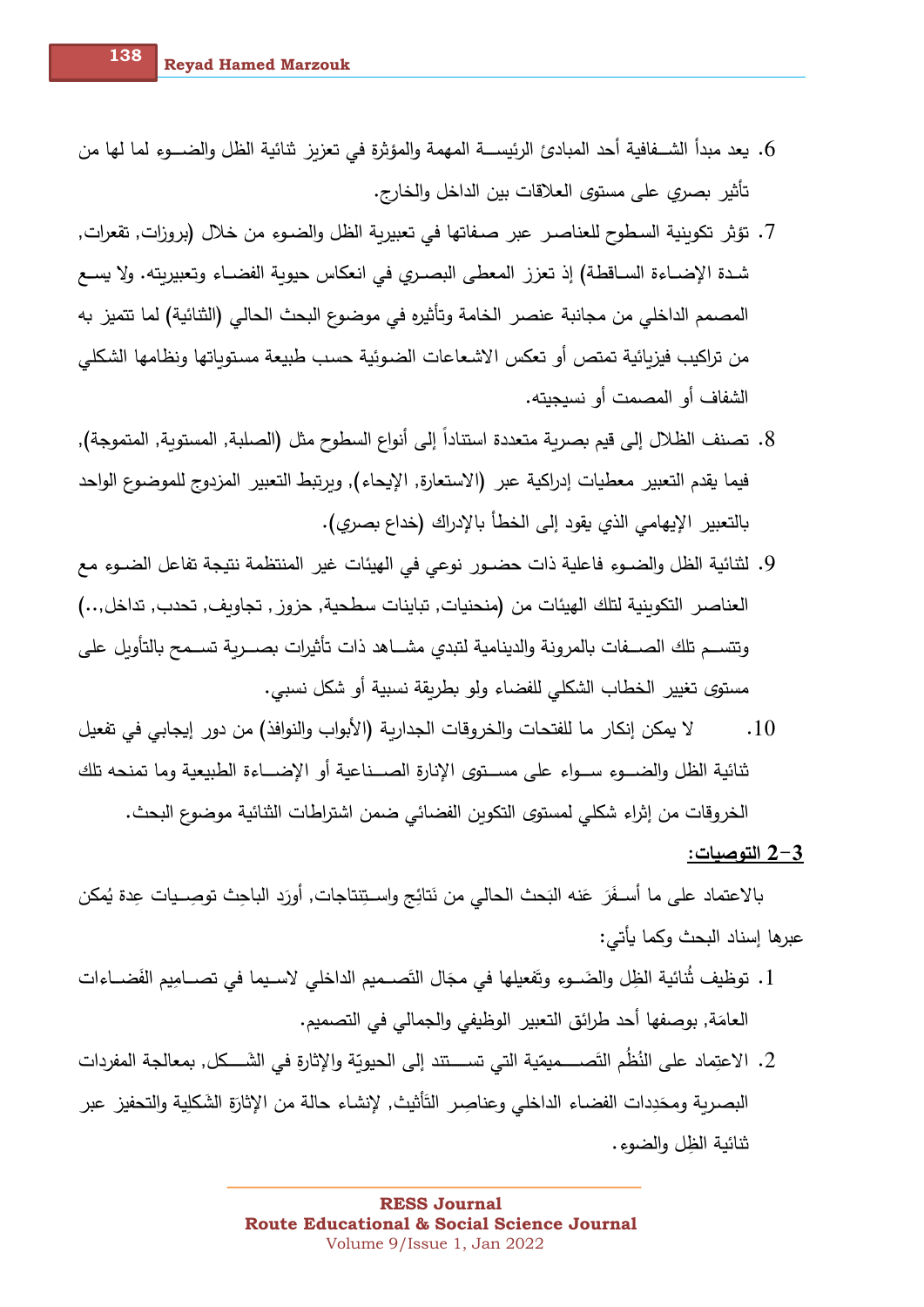3. الاستعانة بخصيصية الشفافية وتوظيفها في تصميم العناصر التكوينية للفضياء الداخلي ويصبورة لا تتقاطع مع الاختراق البصـري وجانب الخصــوصـية, وتُعَد الشَـفافية مِن المَبادِئ الرَئيسـة والمُؤثرة في تعزيز شائية الظل والضوءِ في الفضاءات الداخلية.

المصسادر

المصادر باللغة العربية:

ابراهيم فتحي٬ "**معجم المصطلحات الأدبية**"٬ المؤسسة العربية للناشربن المتحدين٬ صفاقس٬ 1986. ابراهيم مدكور , "المعجم الفلسفي", الهيئة العامة لشؤون المطابع الأميرية, القاهرة, 1983. ابراهيم مصطفى وآخرون٬ "**المعجم الوسيط**"٬ مكتبة الشروق الدولية٬ الطبعة الرابعة٬ القاهرة٬ 2004. أحمد مختار عمر , "**معجم اللغة العربية المعاصرة**", الطبعة الأولى, عالم الكتب, القاهرة, 2008. أزفلد كولبه, "**المدخل إلى الفلســفة**", ترجمة: أبو العلا عفيفي, مطبعة لجنة التأليف والترجمة والنشـــر , القاهرة,

 $.1942$ 

بشــــار مارديني, "ا**نشــــكل والتعبير في التصــــميم**", مجلة البحث العلمي, العدد الثالث, الفصــــل الأول,جامعة فيلادلفيا, 2005.

جلال الدين سعيد, "**معجم المصطلحات والشواهد الفلسفية**", دار الجنوب للنشر , تونس, 2004.

جميل صليبا, "**المعجم الفلسفي**", الجزء الأول, دار الكتاب اللبناني, بيروت, 1982.

- الحلبي, أبي الطيب عبد الواحد بن علي اللغوي, "**الأضــــداد في كلام العرب**", الطبعـة الثـانيـة, دار طلاس للدراسات والترجمة والنشر , دمشق, 1963.
- الديوب, سمر , "**الثنائيات الضدية دراسـات في الشـعر الـعربي القديم**", منشـورات الـهيئة الـعامة السـورية للكتاب, دمشق, 2009.
- روزنتال وبودين٬ "**الموســوعة الفلســفية**"٬ ترجمة ســمير كرم وأخرون٬ دار الطليعة للطباعة والنشــر ٬ بيروت٬ .1997
- رباض حامد مرزوك, " ا**لمرتكزات التصميمية لفضاء المرشد التربوي في المدارس المتوسطة**", مجلة التصميم الدولية, المجلد السابع, العدد 4, 2017.

سعيد علوش, "**معجم المصطلحات الأدبية المعاصرة**", الطبعة الأولى, دار الكتاب اللبناني, بيروت, 1985.